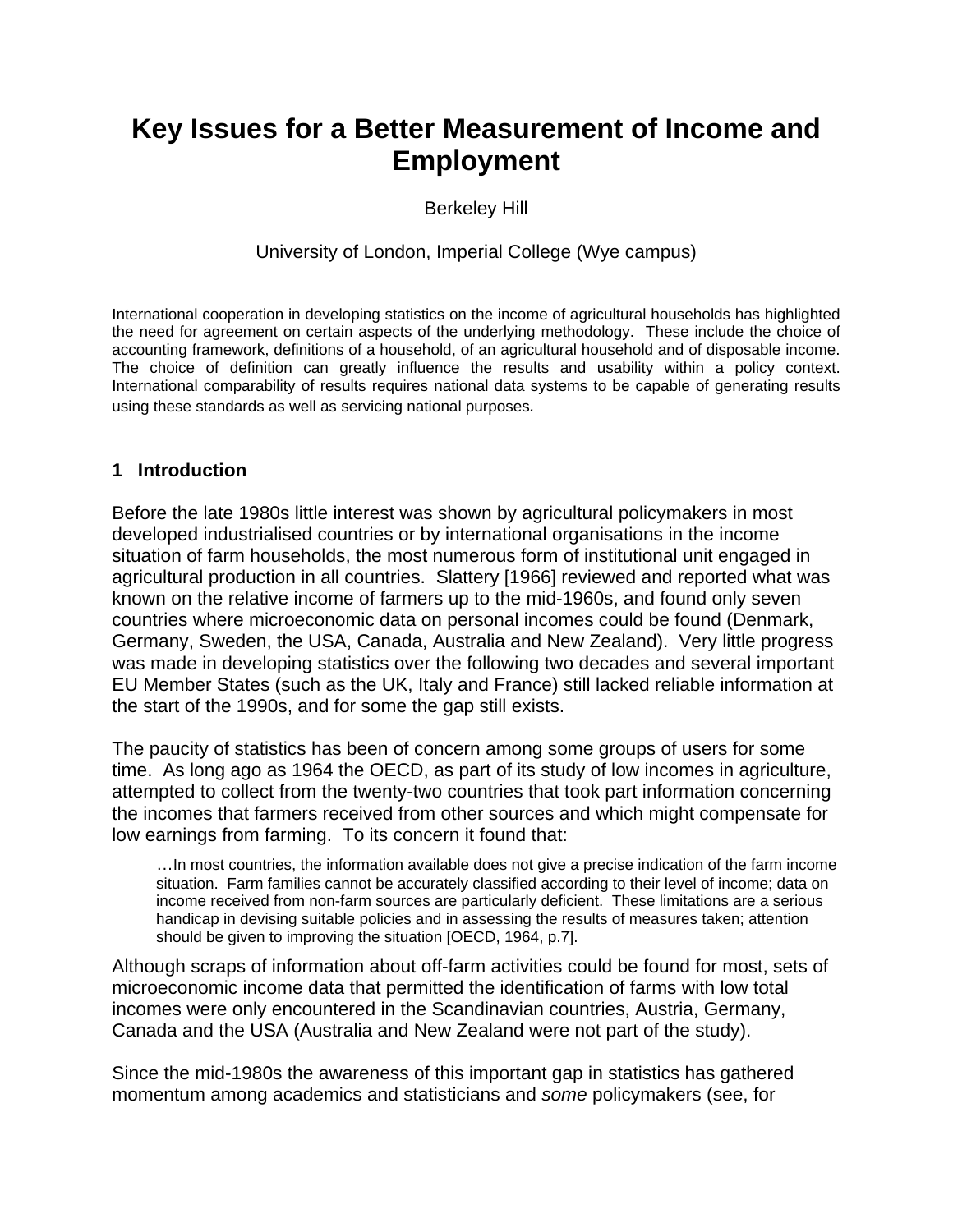example, the account given in Hill 2000). Both the first and second World Conferences of Agricultural Statisticians (1998 Washington and 2001/CAESAR, Rome) have devoted sessions to this topic.

The analysis of what information exists at national level has been hampered by the wide variety of methodologies that lie behind the figures. In particular, disparities between what is considered to be an agricultural household affect not only the numbers of households but also the level and composition of income (a point taken up below). In an attempt to provide harmonised statistics on the incomes of agricultural households within the EU, Eurostat initiated the preparation of a harmonised methodology in 1987 and published its first Manual on the Total Income of Agricultural Households in 1990, with a revised version appearing in 1995 [Eurostat, 1995] and a change of name to Income of the Agricultural Households Sector (IAHS) statistics. This methodology was seen as a development within the framework of national accounts, where the provision has long existed for the subdivision of accounts for the households sector into socioprofessional groups, of which agricultural household could form one. Before Eurostat started to explore this possibility for more general use, only Germany and France seem to have taken up this option. Eurostat saw this disaggregation of the households sector as the most promising option then available as no progress was at the time possible using a microeconomic approach.

These IAHS statistics have been criticised by, among others, the Court of Auditors [2003] as being inadequate. Clearly sector-level figures are inappropriate for exploring distributional issues such as poverty. Poor coverage of years and incompleteness has hampered their usefulness (see the latest results published as Eurostat, 2002). Nevertheless, the IAHS methodology has proved to be a very useful exercise in confronting central issues of methodology that can be used more widely, such as for statistics based on microeconomic data sources that are now recognised as being the main way forwards.

From 2003 the United Nations Economic Commission for Europe (UNECE), one of the members of the Inter-secretariat Working Group on agricultural statistics (IWG-AGRI), has taken the lead on behalf of the other members in drafting a handbook on income measurement of agricultural households, to be published in 2005. It has drawn on the previous IAHS Manual and other international guides and harmonised methodologies. A number of key issues are commonly encountered that must be tackled in order to reach a better measurement of income and employment. These are the subject of this paper.

# **2 Accounting framework**

A fundamental choice has to be made concerning the accounting framework within which statistics on income and employment are based. Essentially, this involves whether aggregate accounting or microeconomic accounting approaches, conventions and definitions are selected. Macro-micro disparities are long familiar to statisticians attempting income measurement [Ruggles and Ruggles, 1986], even where the basic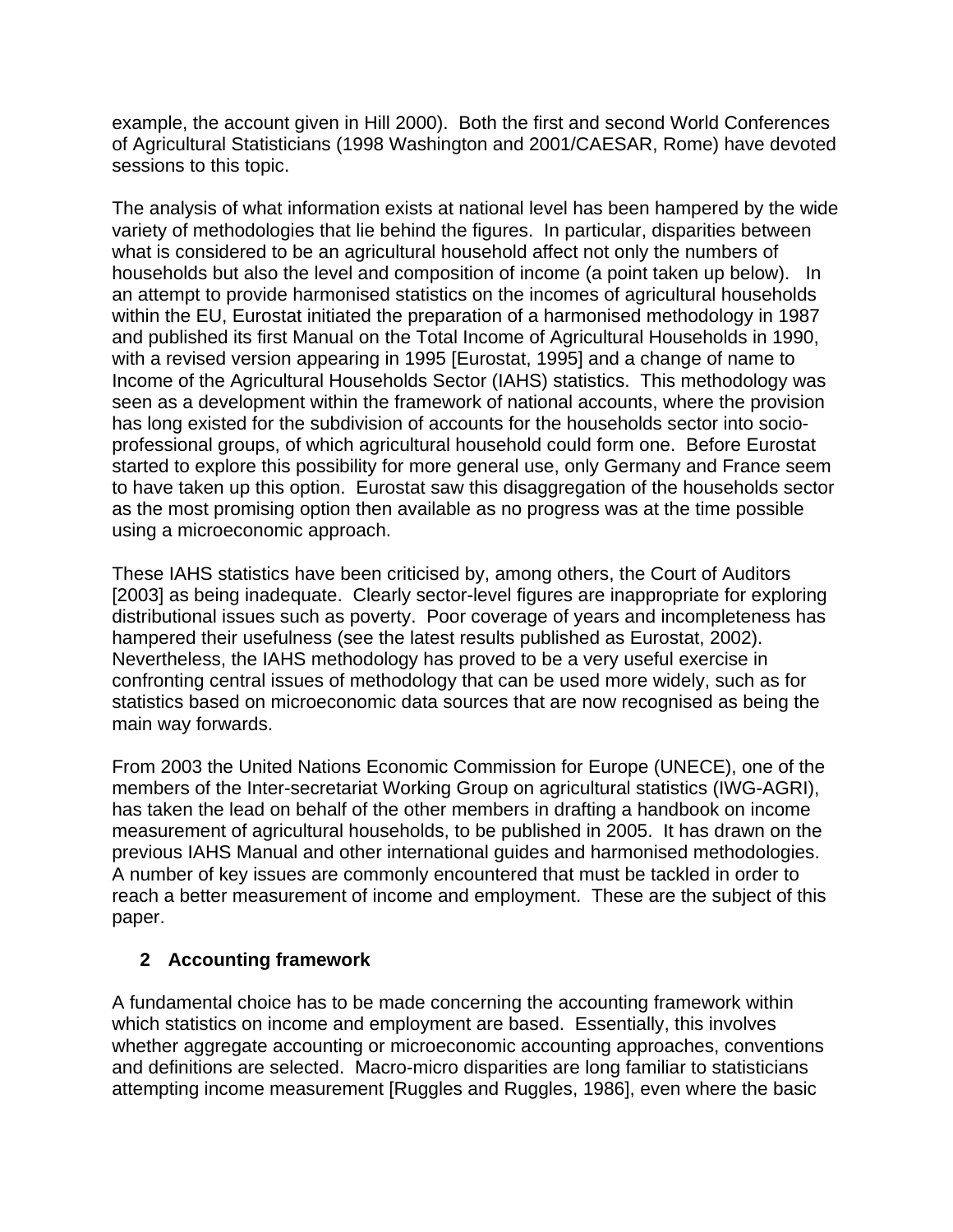unit of the account (the household-firm) is common to both. This central choice affects many aspects of the methodology, including what constitutes a household, what constitutes and agricultural household and the definition of income.

To be internationally comparable, statistics on the income of agricultural households have to share a common conceptual framework. The United Nations' System of National Accounts (SNA), in its latest (1993) versions (hereafter referred to as SNA93) is probably the most universally accepted set of international accounting conventions [UN, 1993]. It forms the basis of much of what statistics already exist for agriculture in countries at all levels of economic development and contains guidelines for areas of statistics not yet well developed, such as for agricultural households. The FAO's *System of Economic Accounts for Food and Agriculture* of 1996 is based on it [FAO, 1996]. The SNA93 presents a sequence of accounts for households that combine their functions as both producers and consumers. These extend to the calculation of disposable income and its use for saving and investment, capital accounts and balance sheets, including net worth (which would correspond with the wealth of the households sector. However, the central focus of the SNA is on national accounting and economic aggregates. For example, the concept of disposable income of the agricultural household sector contains items in its estimation (both positive and negative) that would not be included in household-level studies or would be treated differently; this issue is taken up in a later section. Reconciliation is possible between macro and micro concepts of disposable income, given the information on the definitions used, though the existence of what are apparently different figures using the same label may be confusing for the non-expert.

The accounting framework at microeconomic level is less well-developed. However, a recent major step towards a methodological standard has been the final report and recommendations from the Expert Group on Household Income Statistics (the Canberra Group), published in 2001. This group contained representation from the statistical offices of some sixteen countries and many international organisations, including Eurostat, the International Labour Office, the OECD and the World Bank. Experience of existing projects to improve and use household-level statistics were included, notably the Luxembourg Income Study (LIS); this is not an EU project although Eurostat and the OECD are partners in it. It should be noted that the Canberra Group recommendations are not specific to agricultural households and the issue of sub-sectoring is not tackled. Nevertheless they are a useful input to considering details of a methodology that can be applied to agricultural households.

It seems quite clear that many of the most pressing problems with which policy has to deal require microeconomic statistics to illuminate them. The issue of low incomes is the prime example. The UNECE's new Handbook will thus give emphasis to microeconomic concepts and methodology. However, it should not be forgotten that a system which sees income statistics for the agricultural households sector as within national accounts will be more consistent with the main economic accounts for agricultural productive activity from which the main indicators of the industry's performance are mostly taken.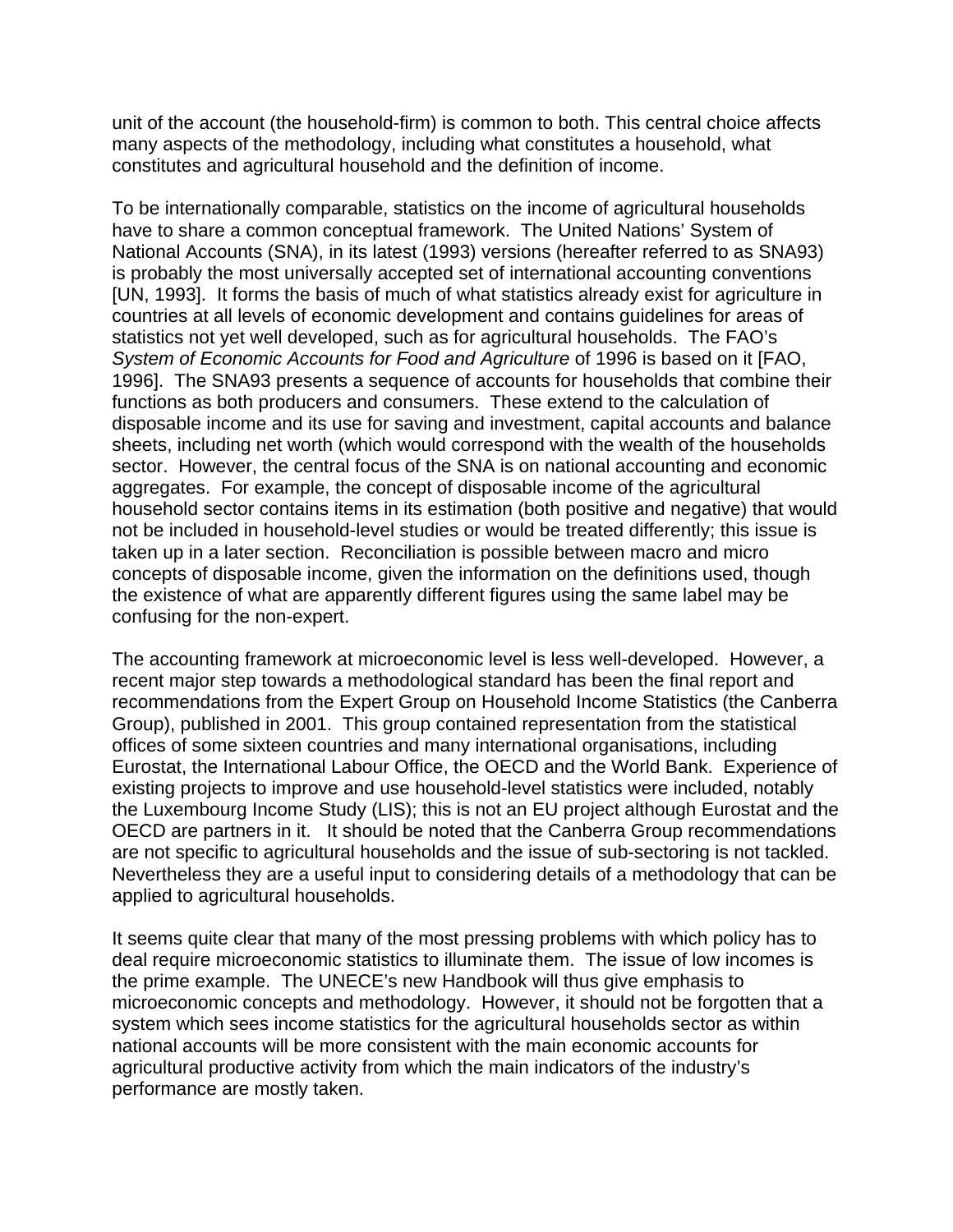### **3 The household unit**

 $\overline{a}$ 

On first examination the definition of a household is fairly straightforward. The SNA93 describes a household as follows (SNA93, para 4.132), with the addition in of a phrase that appears in the version of the SNA that is applied in the EU – the European System of Accounts [Eurostat, 1995].

A small group of persons who share the same living accommodation, who pool some, or all, of their income and wealth and who consume certain types of goods and services collectively, mainly housing and food. [The criteria of the existence of family or emotional ties may be added].

The SNA/ESA definition of the households sector includes private households but also some units which do not form part of the coverage of household budget surveys. Examples include both communal living units (hostels and monasteries) and other institutions such as universities. However, these units are unlikely to correspond with the notion of the target group for agricultural policy and are probebly better omitted from statistics on agricultural hosueholds. In any event, where households are selected for special study that are mainly dependent on agriculture for their incomes, such nonfamily forms are unlikely to be included.

The SNA/ESA national accounts definition may not be universally appropriate. Official definitions of households exist in the EU for use in the separate national household budget surveys that are broadly similar but differ in detail. The condition of living at the same address and sharing catering arrangements is common but differences occur in the way that living-in domestic staff and temporary residents, such as students, are treated. Household of different sizes and compositions are brought together for comparison using an "equivalence scale", for example to express children in terms of Consumer Units<sup>1</sup>. The Canberra Group's preference for the household defined as a dwelling concept is a reflection of the main line of its interest – consumption, income distribution and poverty.

In the present context an alternative view of what constitutes a household may be appropriate. The centre of the issue is the role played by adult family members additional to the farmer and spouse who live in the farm dwelling - usually grown-up children, parents, brothers and sisters. These multi-generational and extended households are thought to be a particular feature of the social structure of agriculture, even in many industrialised countries. While there would be little dispute over treating a husband and wife with dependent children as a single household unit for the purpose of income (and expenditure) assessment, these other adults pose a problem. Where grown-up children receive a wage, though they may make some payment to the farm

<sup>&</sup>lt;sup>1</sup> For a review of approaches see Hagenaars *et al.*, 1985. It is likely that different coefficients should be applied at different levels of income, though this is not usually done. The choice of scales and equivalence figures will reflect differences in social conditions, and these are likely to change over time. It is also likely that the coefficients that should apply to agricultural households will differ from those for other socio-professional groups, reflecting the particular social conditions found there. However, it appears that whatever equivalence scales are adopted, arbitrary judgements are inevitable. It is obvious that the use of equivalence scales is made less critical if a *single-budget* definition of a household is adopted, in effect narrowing coverage to the couple and dependent children.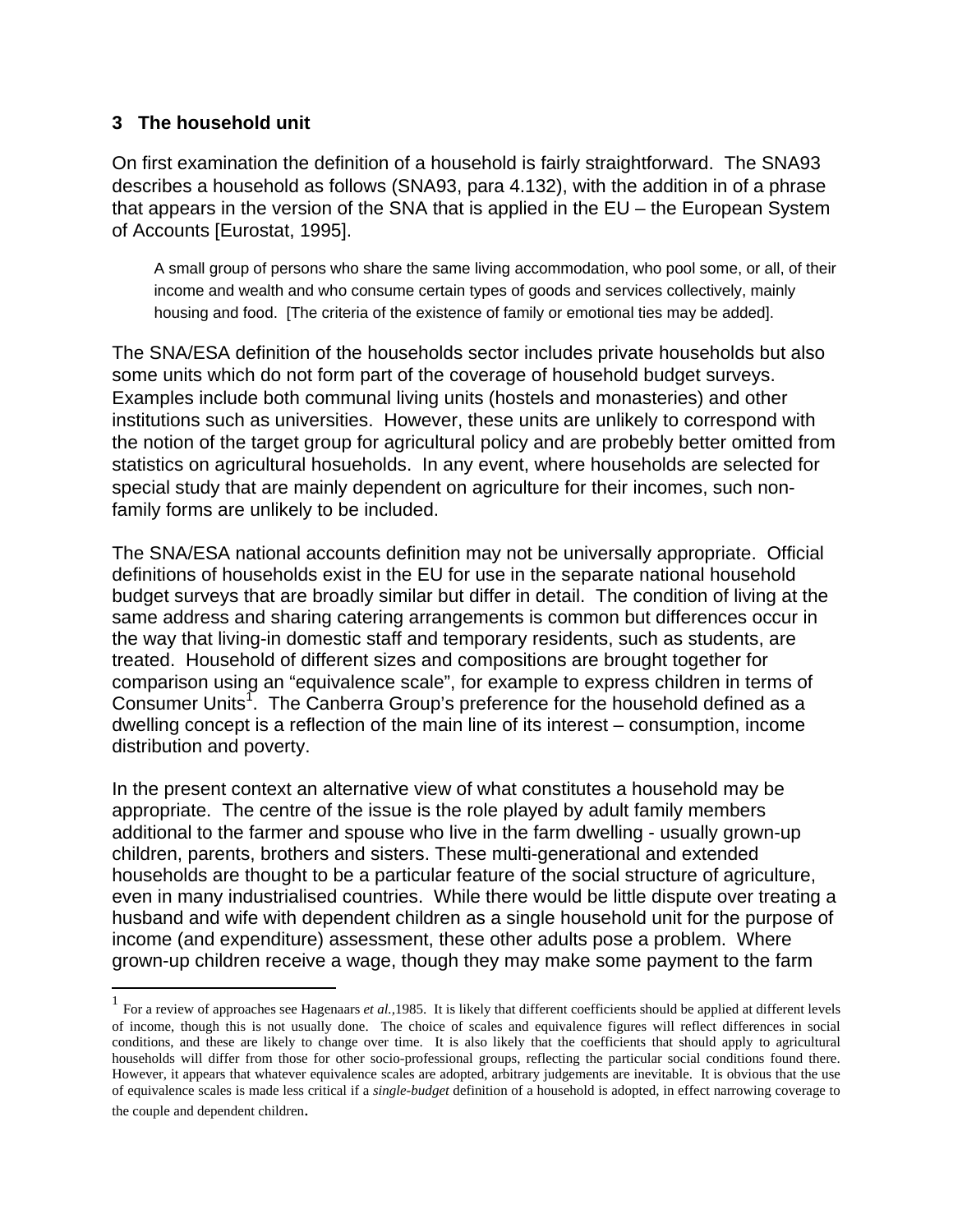household for their keep, they probably regard their independently-earned income to be under their own control as far as spending is concerned. The case for *not* including these additional adults in the household unit is particularly strong where they have fulltime jobs off the farm and are treated within national tax systems as separate units. To include them in the larger household unit of measurement, when they are clearly financially independent, introduces a degree of artificiality that can undermine the validity of the income statistics. However, even if such grown-up children do not contribute labour to the farm on a regular basis, it seems highly unlikely that they would not help out at seasonal labour peaks; to some extent they still form part of the agricultural labour force. The notion of personal income implies the freedom to dispose at will, and it is far from certain that, for example, the old-age pension of a retired relative living in can be regarded as at the general disposal of the household.

Ideally, a distinction should be drawn between the household as a social unit for domestic budgeting (the housekeeping unit, or single budget household<sup>2</sup>, comprising only those people who pool income and expenditure) and the household unit in the domiciliary sense (the *accommodation* or *dwelling household*, consisting of the people living under the same roof). Of course, any one farm may have more than one household associated with it, and within the dwelling household there could be several single budget households. In the absence of firm information on intra-household financial integration and the diverse forms it takes, a case exists for calculating household incomes using both concepts. This would imply data collection for all people living in the same dwelling, but only including the incomes of some of them when using the *single budget household* concept. Unfortunately, within the EU few countries have sufficient data for both approaches to be explored and compared. Nevertheless, the UNECE Handbook recommends that a flexible but transparent approach be taken to the definition of a household. While the target should be the concept of the *single budget household,* data should also be available for the complete *dwelling household* to facilitate comparisons, both internationally and within national data sources

# **3 The classification of households as agricultural**

 $\overline{a}$ 

Neither the SNA93 nor the Canberra Group explicitly considers what characteristics should cause a household to be classified as being an agricultural household rather than one belonging to some other socio-professional group. Yet the manner in which the agricultural community is defined strongly influences the utility of statistics to assist in policymaking decisions and analysis and carries important implications for the results, both in terms of the numbers of households that qualify and the income results.

Several criteria can be used to qualify households as agricultural, and the one which is appropriate will depend on the purpose for which the selection is needed. The issue for the EU has been discussed in the context of which households comprise the agricultural community [Hill, 1990] with a longer history of studies in the US that is particularly

<sup>2</sup> In taxation statistics when using the *fiscal household* approximate to the *single budget household* (though the move to independent taxation of individuals is eroding this).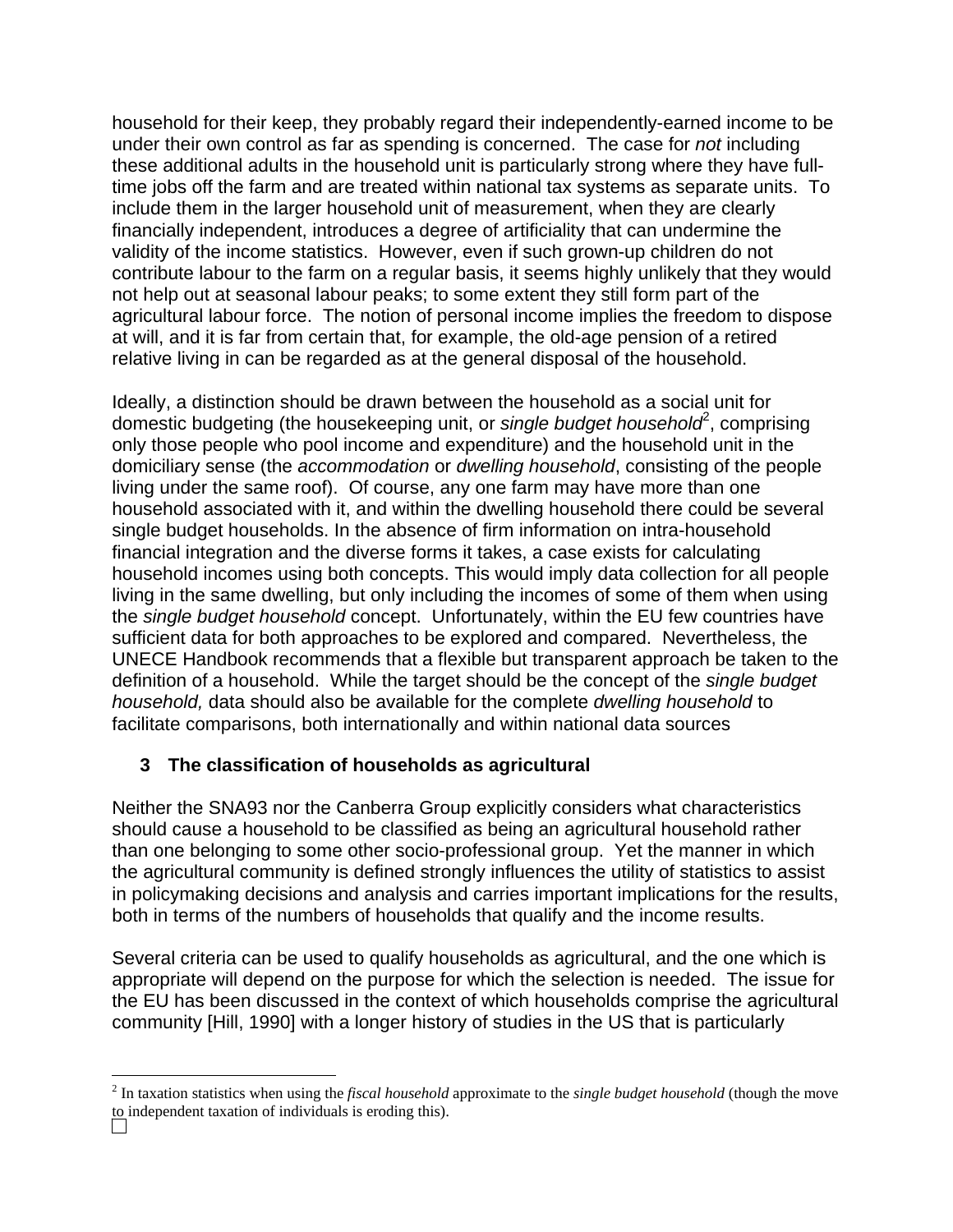concerned with the recipients of the rewards from farming [Banks *et al,* 1989]. The main criteria that have been used include

- residence on a farm (though this requires a satisfactory definition of a farm);
- ownership of agricultural land, perhaps with a minimum size qualification to eliminate large gardens. Some but not all of these owners will be farmers, the share of owner-occupation varying widely between countries.
- contribution of some working time to agricultural production
- deriving an income from agricultural production (in which income may take any form or may be restricted to that arising from self-employment, or independent, activity such as operating a farm business for financial gain)

A common difficulty with applying each of these is the distinction that must be drawn between the consumption and production aspects of household activities. For example, hobby gardening might be considered as not being part of the economic activity that comprises the production of agricultural commodities. However, with an increase in the size of the garden, or where domestic production is for subsistence (that is, it substitutes for income-generating activity that could be used to purchase these commodities), this boundary is far less clear.

Discussion at recent international meetings seems to have settled on two-stage approach to classification. The first is to determine a "broad" coverage according to the above criteria, singly or in combination. The heterogeneity of agriculture's structure mean that this will include many household-firms for which there may be little or no interest to users of statistics. For example, agricultural policymakers may only be interested in households that are mainly dependent on income from farming, or where they control land areas above a particular size threshold. Thus classification systems should be flexible, so that "narrow" definitions can be applied within the "broad" context, for example, drawing out only those households where income from farming is the main livelihood (income source) of the household<sup>3</sup>. Various policy-relevant combinations of income derived from and the percentage of time used for agriculture, together with situations where the combinations might have policy relevance have been described [Hill, 2000][Ahearn and Lee, 1991].

Several issues of a technical nature are encountered in applying such classification systems. These include

- the practical difficulty of measuring income or labour input on a household basis, which may lead to the substitution of a system based on the income or labour of a *reference person* (typically the head of household)
- income instability in agriculture, that can lead to fluctuations in number of households and artefacts in the movement in average income. Solutions include the use of income averaging in a formal or informal way, or the subjective combining of several criteria, such as requesting respondents to indicate their "main occupation". Evidence from Germany and Norway

 $\overline{a}$ 

 $3$  Eurostat, for its IAHS statistics, takes an agricultural household to be one in which the main income source of the household reference person (typically the head of household) is from independent activity in agriculture.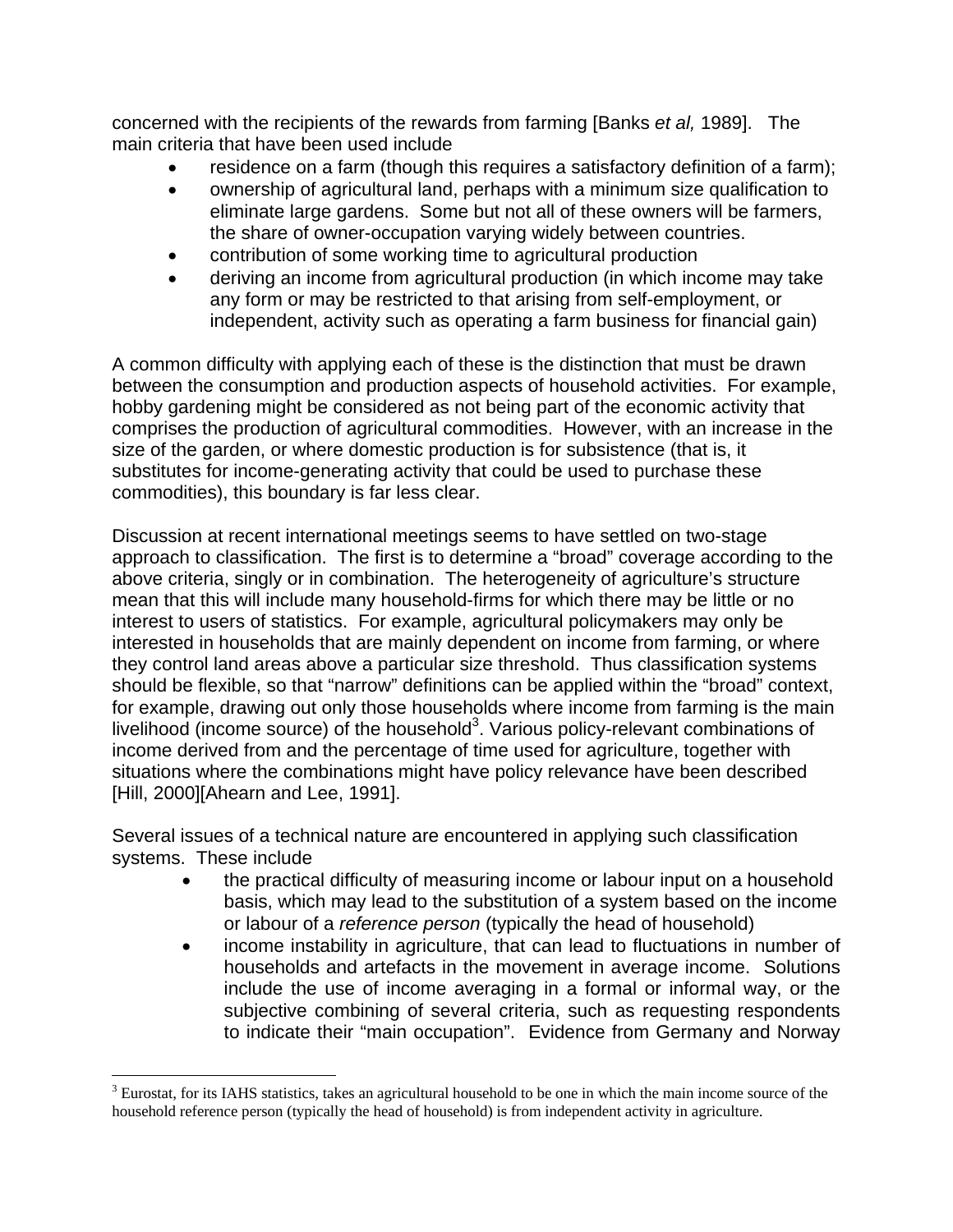suggests that taking a three-year period removes most of the unpredictable variation in incomes [Hegrenes *et al.,* 2001].

• the problem associated with measuring a shrinking sector. In line with the historic trend, snapshot statistics will relate to a declining number of households. Those households which are most successful in diversification into non-agricultural activities sooner of later will fall outside the agricultural group defined in the "narrow" sense and join some other. The use of a panel approach gets over this problem.

The above latter two points underline the desirability of having data that enables a study of individual cases to be made longitudinally through time. This represents a major challenge to the way that official statistics are organised; longitudinal analysis of a constant sample is at present unusual and data are not organised in ways that makes this easy. The need for this demographic approach is, of course, something that is shared by studies of businesses in other sectors.

However, far more conceptual issues are to be faced that challenge common practice in agricultural statistics. Often lying behind them in most OECD countries is the model of the family farm, a potent but ill-defined concept but where self-employment is a key characteristic. In the EU hired workers on farms and their families have not been treated *de facto* as part of the "agricultural community" at which the CAP is targeted. The legal status of the directors of family farms arranged as companies (for tax or inheritance reasons) who are *de jure* employees of their own companies has been accommodated in the EU by treating as if they were partners in unincorporated farm businesses (which they closely resemble in terms of behaviour). However, the enlargement of the EU has brought in several new Member States in which (a) the workers on large agricultural units that have legal status (typically formerly units of socialised agriculture) represent a significant proportion of the workforce in agriculture and are regarded nationally at targets of agricultural policy, and (b) subsistence production on household plots represents a substantial proportion of the output of agricultural commodities and, for the households concerned, a source of livelihood that is far above what might be regarded as "hobby" production. The proposed solution for the UNECE's handbook is, following the lead of Eurostat's IAHS statistics, to treat the households of employed workers on these large units as a special category, to be included or excluded from general income statistics according to analytical need.

# **4 The definition of income**

The difference between the two approaches to agricultural household income statistics (national accounts, as represented by Eurostat's IAHS statistics, and microeconomic household accounts) is perhaps at its sharpest when considering the concept of income and its definition. While both cover the flow of resources towards households and estimate disposable income (after the deduction of non-optional uses such as personal taxation), the details are different. This is not surprising, given that the purpose in national accounts is to trace all flows between the households sector and other sectors (including insurance, government, charities etc). In contrast, microeconomic work is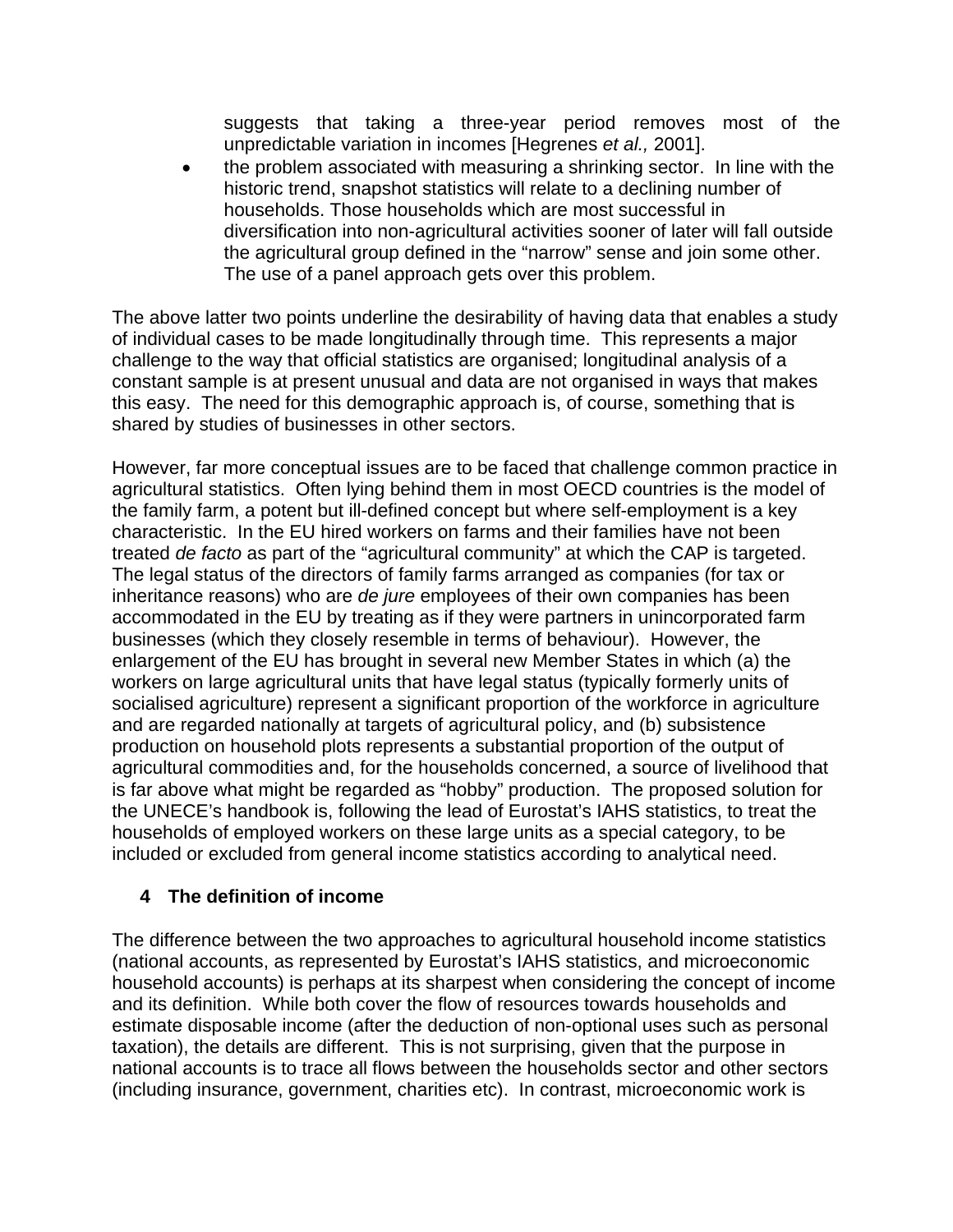focused on distributional analysis, in particular the study of poverty, and on income as a means of improving *current* economic wellbeing, as reflected in the ability "today" to consume goods and services. Resource flows that result in the ability to consume "tomorrow", such as employer contributions to pension funds and interest accumulated by these funds, are not usually seen by households as affecting their ability to consume "today" (even if they are aware of them) and are thus of less concern to microeconomic statisticians. Certain items (such as contributions to charities) appear in national accounts as deductions before the calculation of disposable income, whereas the microeconomic approach would regard them as a way of using disposable income.

Within microeconomic methodology the Canberra Group proposes a standard definition that is comprehensive in terms of its coverage of both cash and near cash items and the imputed value of fringe benefits and other income in kind. Like the IAHS definition based in national accounts, provision is made for adding to net disposable income the value of social benefits provided in kind by the state (such as education and health services) to create an "adjusted" disposable income figure. However, the Group also recognises that many imputed forms of income are contentious or are difficult to calculate. It therefore puts forward a simplified definition that omits most of these. .This reduced list, however, is intended for use within the national context which is dominated by waged households and is not particularly appropriate to agricultural households. For example, it omits the imputed rental value of domestic accommodation (which can be of considerable importance in an agricultural context and is often calculated as part of farm accounts surveys) and underplays the significance of income in kind that the household obtains from being involved in agricultural production. Income in kind is particularly significant to farm households and, while being of special importance to farmers in less developed countries, is by no means insignificant in richer countries, especially to those occupiers whose main purpose is orientated towards lifestyle or hobby agriculture. The subsistence production on private household plots of workers in large-scale agricultural enterprises in some of the countries with formerly collectivised (socialised) agricultures are another example of the importance of output for own consumption and income in kind. Consequently, when drawing up its Handbook of recommendations, the UNECE has adjusted the simplified list to create a definition of disposable income shown in Figure 1.

# **5 Data sources**

 $\overline{a}$ 

The final, and perhaps the most significant issue, can be dealt with briefly. Progress in developing data systems capable of generating official income statistics that might allow, for example, the study of poverty in agriculture or the drawing of comparisons between agricultural households and other socio-professional groups has been, in some countries, painfully slow<sup>4</sup>, thereby impeding progress in the provision of statistics at international level where completeness of coverage of countries and harmonisation in methodology are prerequisites for use at a high level (as by the European Commission).

<sup>&</sup>lt;sup>4</sup> Within EU15 no single satisfactory data source at microeconomic level yet exists for studying the income of agricultural households in Belgium, Spain, France, Greece, Luxembourg, Portugal, and the United Kingdom.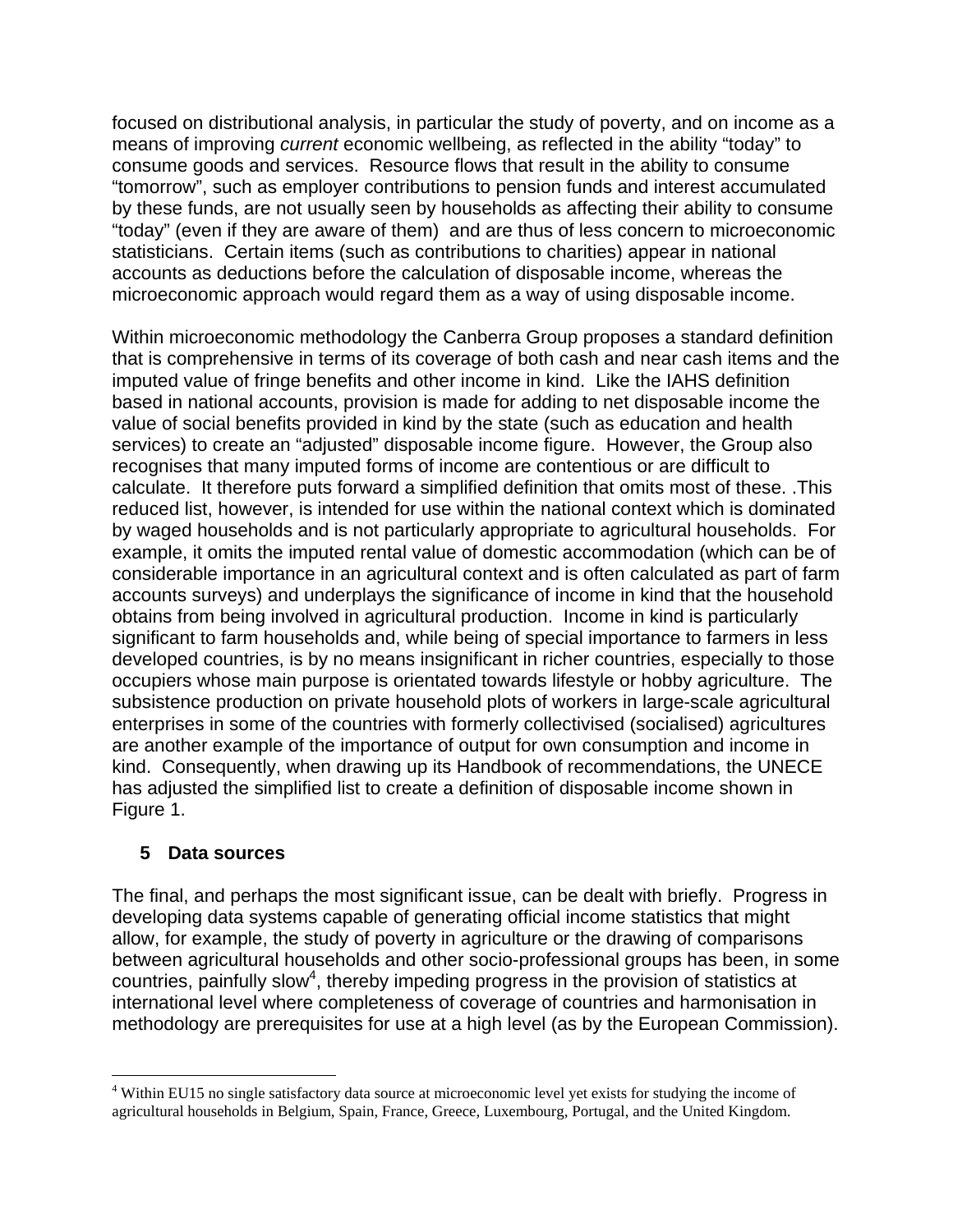#### **Figure 1 The UNECE draft Handbook recommended definition of net disposable income for application to agricultural households**

**Net income from self-employment** (operation of unincorporated businesses, or incorporated businesses that can be treated as *quasi* unincorporated because of family operation and ownership) after deduction of intermediate consumption items, interest on business loans, rents on land and business property, and a depreciation allowance for capital consumption. This will include net profit or loss in money form and the value of other income in kind, such as the value of output used for barter and for own-consumption, net of cost of inputs used in their production. *(Note: more explicit treatment than in Canberra Group [2001] recommendations)*

- (a) self-employment in agriculture (money income and in kind)
- (b) self-employment in other industries (money income and in kind)
- *(c) imputed rental value of owned dwelling (Note: Item added to Canberra Group recommendations)*
- **+ Cash wages and salaries**, earned from dependent activity in enterprises (institutional units) that may be agricultural or non-agricultural in nature (*Note: the value of fringe benefits and other income in kind is not included)*
- (= Primary income)
- **+ Rent received** 
	- (a) net rents from the letting of property other than land
	- (b) net rents from the letting of land
- **+ Other property income** 
	- (a) net interest received (interest received less interest paid, though payments should not include interest already deducted in calculating profits)
	- (b) dividends received

#### **+ Social transfers received**

- (a) Social insurance benefits from employers' schemes
- (b) Social insurance benefits in cash from government schemes
- (c) Universal social assistance benefits in cash from government
- (d) Means-tested social assistance benefits in cash from government

#### **+ Other current inflows**

Regular inter-household cash transfers received such as transfers from relatives living and working abroad)

#### **= TOTAL INCOME**

- **Current taxes on income and wealth**
- **Non-discretionary social contributions (payments to social security schemes)** 
	- a) by members of agricultural households as self-employed person
	- b) employee social contributions (only) relating to income from employment
- = **NET DISPOSABLE INCOME** *(Note: this is not adjusted for the receipt of social benefits in kind)*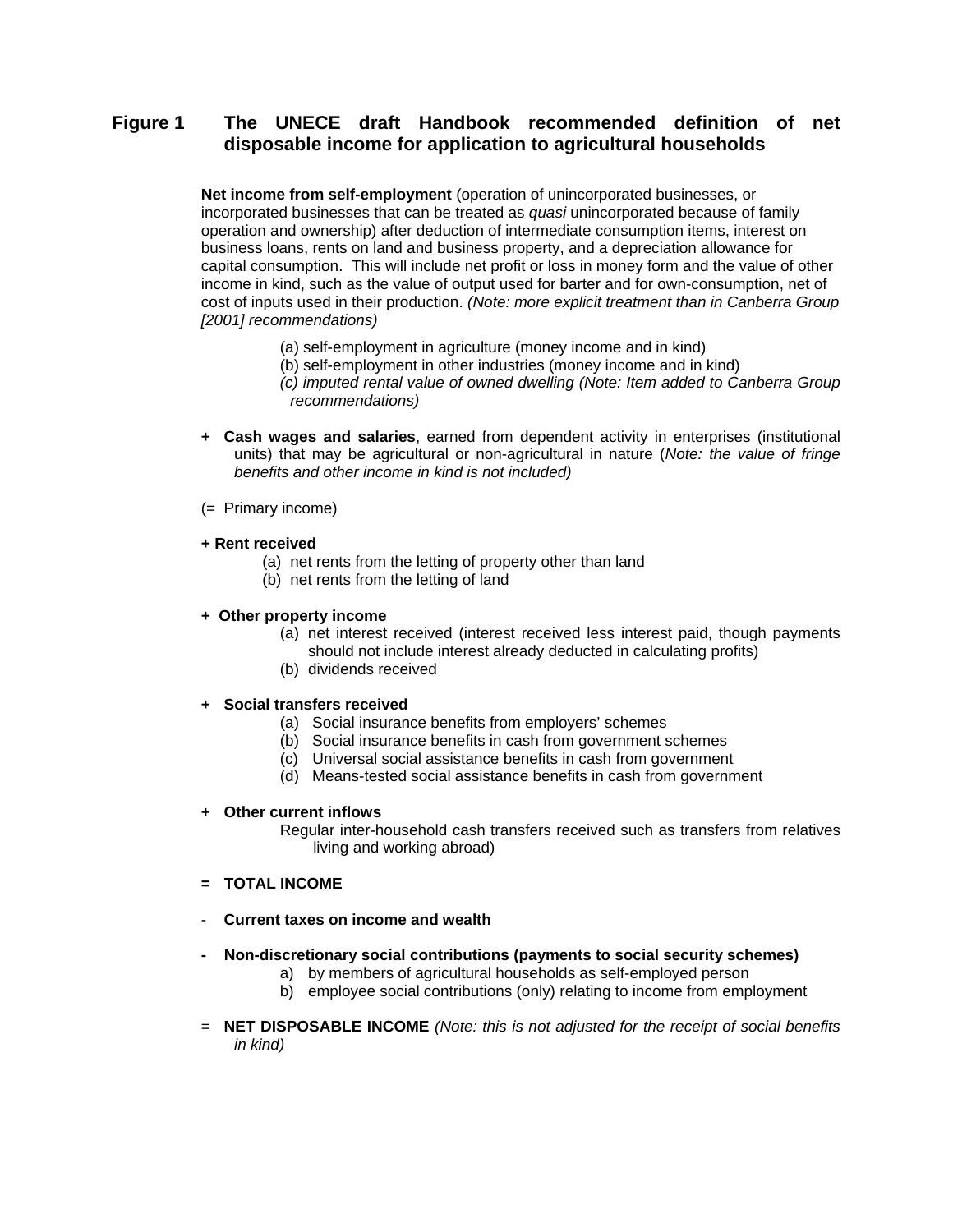Various types of data sources can be found that have been used singly or in combination (including farm accounts surveys that also cover other sources of income, taxation records and household budget surveys). Each has its strengths and weaknesses. In particular, the fact that in some OECD countries<sup>5</sup> many farmers are not taxed on their actual incomes but according to standard rates or for other reasons fall outside the tax net means that tax records are often not a suitable basis for income statistics. Countries that are able at administrative level to combine datasets in a flexible way (such as by forming income statistics registers) have a distinct advantage. However, in other situations national legislation may prevent such cross-linking

# **6 Comments and discussion**

The last five years has seen an acceleration in the concern among agricultural statisticians with the agricultural household to match what they see is a growing information need. The notion of keeping agricultural statistics up-to-date is by no means new, with attempts to avoid obsolescence going back to at least 1972 in the USA [AAEA, 1972]. .The UNECE's forthcoming Handbook on methodology will give guidance and make recommendations on key points where there is, as yet, no agreed standard with the same authority as the SNA93 and its satellites (such the Economic Accounts for Agriculture, applied in the EU and, in its earlier version, adopted by the OECD for its work on aggregate accounting). This must be seen as an essential step in filling a gap in agricultural statistics at microeconomic level, something that has been highlighted by a number of commentators.

But as work with Eurostat's IAHS statistics has proved, devising and agreeing a methodology is, by itself, insufficient to ensure the development of income statistics for agricultural households. Basic data must exist to which that methodology can be applied. In contrast with the relative cheapness of methodological work, setting up new data sources is likely to be expensive, and modifying existing ones to enable them to service new needs may be problematic. Extending farm accounts surveys to include questions on the household may unsettle relationships between organisations collecting the data and co-operating farmers, and making better use of taxation records (where appropriate) may carry political costs.

This leads to what is perhaps the most central of the key issues. This is the challenge facing statisticians to convey to users, and especially those that provide the resources for statistics on agriculture, their concern that, for a host of reasons, information on the income of agricultural households is important. Ultimately the worth of better statistics on agricultural household incomes (leading the improved understanding of the performance of the agriculture industry, its response to policy signals, more efficient policies directed at low incomes among the farming community etc.) has to be set against the resource costs of this information, which is a political judgement.

 $\overline{a}$  $<sup>5</sup>$  For example, in the EU a substantial proportion of farmers in Germany, France and Italy are taxed on this basis.</sup>